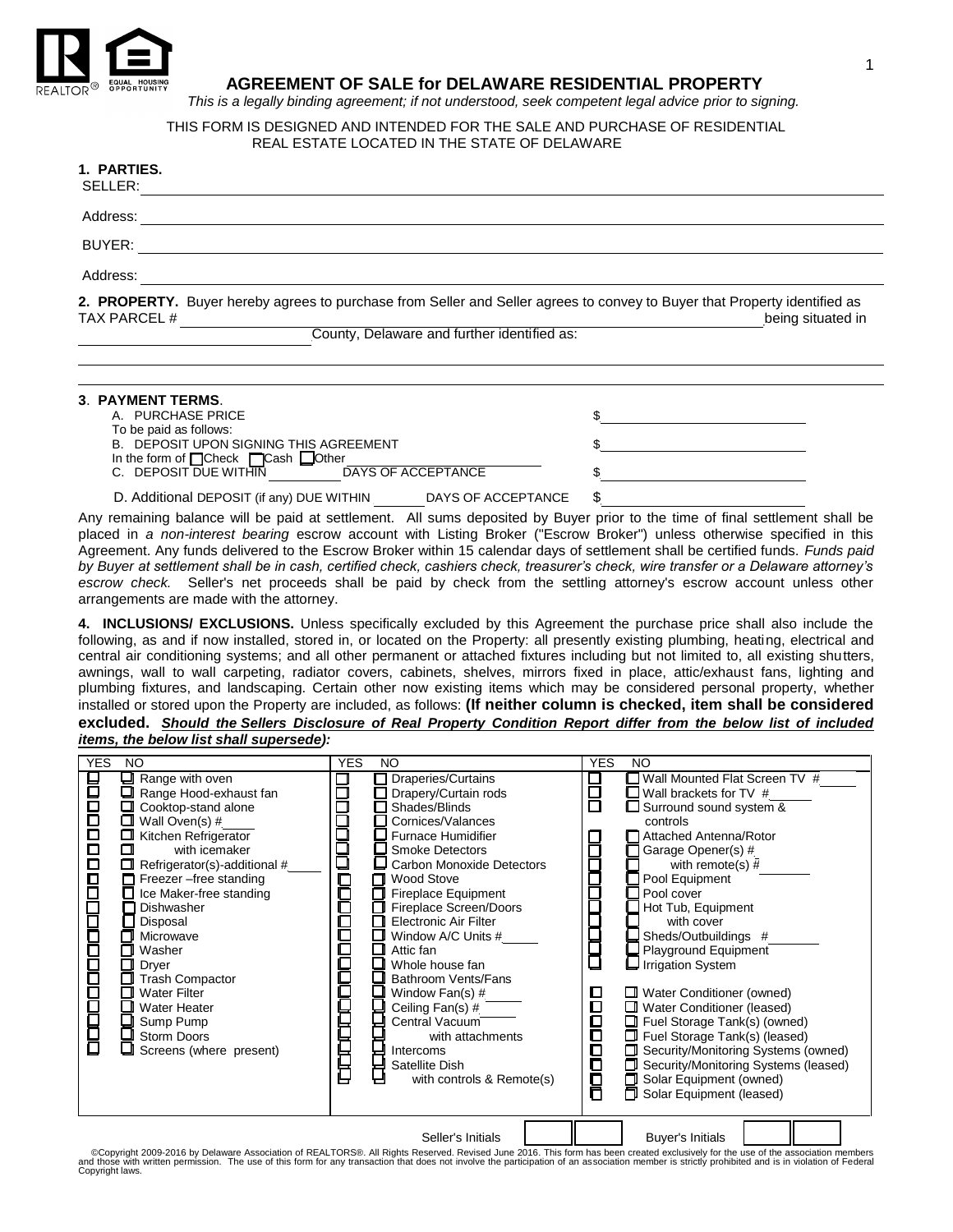ADDITIONAL EXCLUSIONS (Not previously checked)  $(Specify):$ 

All property sold by this Agreement is called the "Property". No items shall be replaced or substituted without prior written approval of all parties.

 $\mathcal{L}_\mathcal{L} = \mathcal{L}_\mathcal{L} = \mathcal{L}_\mathcal{L} = \mathcal{L}_\mathcal{L} = \mathcal{L}_\mathcal{L} = \mathcal{L}_\mathcal{L} = \mathcal{L}_\mathcal{L} = \mathcal{L}_\mathcal{L} = \mathcal{L}_\mathcal{L} = \mathcal{L}_\mathcal{L} = \mathcal{L}_\mathcal{L} = \mathcal{L}_\mathcal{L} = \mathcal{L}_\mathcal{L} = \mathcal{L}_\mathcal{L} = \mathcal{L}_\mathcal{L} = \mathcal{L}_\mathcal{L} = \mathcal{L}_\mathcal{L}$ 

#### **5. RENTAL/LEASE.**

(a) The Property  $\Box$  is  $\Box$  is not subject to any tenant rental/lease agreements. Seller will not alter any existing agreement nor enter into any new rental/lease agreement without Buyer's written consent and will assign all existing leases and transfer security deposits, and any other pre-paid items to Buyer at final settlement. Buyer agrees to cooperate with Seller's Rental Agency by signing the necessary documents **prior to completion of settlement** to facilitate the existing rentals after final settlement.

(b) The Property  $\Box$  is  $\Box$  is not subject to any third party rental/lease agreements including but not limited to oil or gas tank leases and/or security monitoring system lease agreements. Seller will not alter any existing agreement nor enter into any new rental/lease agreement without Buyer's written consent. Buyer and Seller agree to mutually cooperate with the transfer of any rental/lease agreements prior to final settlement.

#### **6.** Yes No **FINANCING CONTINGENCY**.

(a) Buyer's obligation to purchase the Property shall be contingent on Buyer's ability to obtain mortgage financing pursuant to the terms set forth below. Each of the terms below as applicable shall be deemed essential to this financing contingency and Buyer shall not make application for any mortgage financing the terms of which would differ or deviate from the requirements set forth below that would be adverse to Seller's interest without Seller's express prior written consent. The Interest rate shall be at the prevailing rate. Should, after Buyer makes application consistent with the terms set forth below, and has diligently and in good faith pursued that application, any commitment for mortgage financing that may be issued deviate from one or more of such terms, and Buyer elects not to accept the financing thus offered, or the application is denied, Buyer may, at Buyer's sole election, void this Agreement, in which event all deposits will be returned to buyer. The terms of mortgage financing are the following:

Type of financing: Type of financing: Type of financing: Type of financing: Type of financing: Type of  $\overline{a}$ 

Term in years: \_\_\_\_\_\_\_\_\_\_\_\_\_\_\_\_\_\_\_\_\_\_\_\_\_\_\_\_\_ Maximum loan to value ratio:\_\_\_\_\_\_\_\_\_\_\_\_\_\_\_\_\_\_\_\_\_\_\_\_\_\_\_\_

Final date for receipt of mortgage commitment, including the appraisal, if required by lender (the "Commitment Date"):

(b) Buyer will make written application in a manner consistent with that provided for above within \_\_\_\_\_\_ calendar days of the effective date of this Agreement, and shall use their best efforts and diligently pursue such financing and promptly file any supplemental information, papers and/or other material that may be requested or required from time to time by the lender. If Buyer fails to make application as specified above, then Seller may declare Buyer in default of this Agreement by tendering written notice of that election to Buyer at any time prior to Buyer making application consistent with the terms set forth above. Should Seller elect to declare Buyer in default before such application is completed, Seller shall have available all the remedies set forth in this Agreement.

 $\mathcal{L}_\mathcal{L} = \mathcal{L}_\mathcal{L} = \mathcal{L}_\mathcal{L} = \mathcal{L}_\mathcal{L} = \mathcal{L}_\mathcal{L} = \mathcal{L}_\mathcal{L} = \mathcal{L}_\mathcal{L} = \mathcal{L}_\mathcal{L} = \mathcal{L}_\mathcal{L} = \mathcal{L}_\mathcal{L} = \mathcal{L}_\mathcal{L} = \mathcal{L}_\mathcal{L} = \mathcal{L}_\mathcal{L} = \mathcal{L}_\mathcal{L} = \mathcal{L}_\mathcal{L} = \mathcal{L}_\mathcal{L} = \mathcal{L}_\mathcal{L}$ 

(c) Buyer shall provide Seller, or Seller's Designated Agent, with a copy of any loan commitment or denial within 3 calendar days of receipt. If a commitment consistent with the terms set forth above, or one that differs from those terms which is nonetheless acceptable to Buyer is obtained, and said commitment (1) imposes financial obligations upon the Seller which the Seller has not previously agreed to pay, and does not then agree to pay, and/or (2) is contingent upon the sale of any real or personal property owned by Buyer, then Seller may within 5 calendar days after receipt of a copy of the commitment, cancel this Agreement in writing, and all deposit money shall then be returned to Buyer in accordance with provisions of this Agreement. If such notice is not given, Seller shall be deemed to have accepted said condition(s).

(d) If a written mortgage commitment is not obtained by the Commitment Date, Seller shall from that time forward have the right to void this Agreement by tendering written notice of that election to Buyer or Buyer's Designated Agent provided, however, that if written mortgage commitment is received after the Commitment Date and prior to any such written notice of termination, then this Agreement shall remain in full force and effect, and Seller's right to void this Agreement for failure to meet the Commitment Date shall be deemed waived. If Seller elects to terminate as set forth in this paragraph, and Buyer is not then otherwise in default of the terms of this Agreement, all deposit money shall be returned to Buyer in accordance with the terms of this Agreement. If Buyer at that time claims that the mortgage application resulted in a denial of that application, and has not provided a copy of that denial in a timely fashion as set forth in paragraph (c) above, the failure to provide a copy of that denial as required herein shall be deemed a default by the Buyer.

Seller's Initials **Example 1 Buyer's Initials** 

Copyright 2009-2016 by Delaware Association of REALTORS®. All Rights Reserved. Revised June 2016. This form has been created exclusively for the use of the association members and those with written permission. The use of Copyright laws.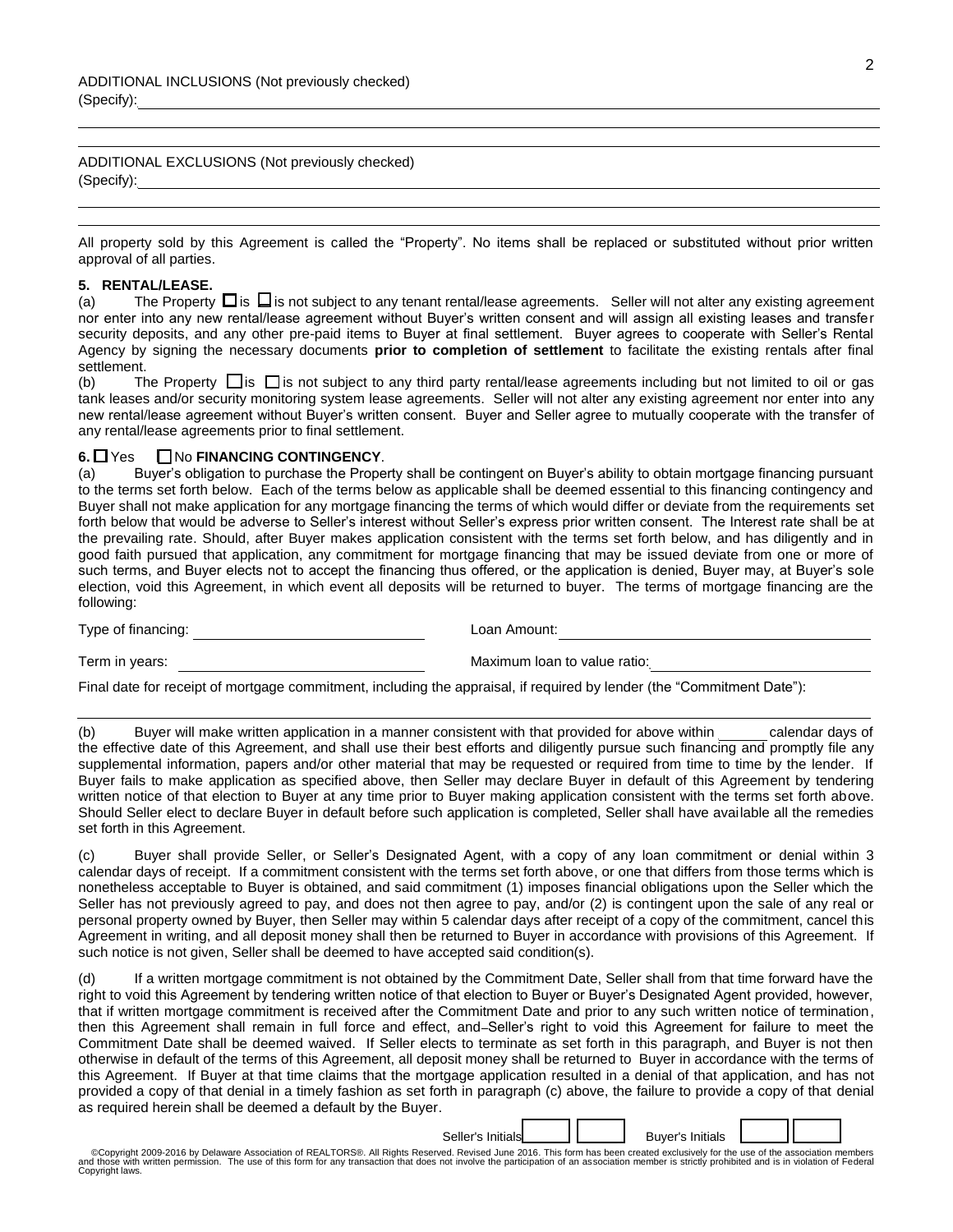(e) No representation is made by the agents or parties as to whether or not the Property will qualify for the type of financing indicated.

Buyer authorizes the mortgage lender and settlement attorney to share with the real estate agents and Seller the following documents in connection with their application for a mortgage loan: (a) any preapproval, (b) any pre-Loan Estimate of loan costs, (c) the Loan Estimate (and any revisions), (d) commitment agreement, (e) Closing Disclosure (and any revisions). Buyer authorizes settlement attorney to share the Settlement Statement (if any) with the Seller and real estate agents. If asked, Buyer shall provide the above mentioned documents directly to the real estate agents and settlement attorney if the lender does not provide them. This authorization shall expire upon written denial of the loan application.

**7. SETTLEMENT**. Unless otherwise mutually agreed, final settlement shall be held in **The County** County, Delaware on<sub>.</sub> The contract of the contract of the contract of the contract of the contract of the contract of the contract of the contract of the contract of the contract of the contract of the contract of the contract of the cont be given and Seller shall deliver all keys in Seller's possession or under Seller's control. It is expressly agreed if a longer time is necessary to secure a survey, or to prepare the necessary legal and financial settlement documents, the date of settlement shall be extended for a reasonable time to effect these conditions.

Seller authorizes settlement attorney to share with the buyer and real estate agents the following documents: (a) Closing Disclosure (and any revisions), and (b) Settlement Statement (if any). If asked, Seller shall provide these documents to the Buyer and real estate agents if the settlement attorney does not provide them.

The parties agree to attend settlement together in the same conference room unless arrangements are made before settlement with the settlement attorney.

The parties understand that the mortgage lender must provide Buyer with the Closing Disclosure at least three specific business days prior to Consummation (settlement). If the Closing Disclosure is mailed, it must be confirmed to have been mailed out a minimum of seven specific business days prior to Consummation (settlement). Specific business days are defined as all calendar days except Sundays and federal holidays. Therefore, all parties understand the importance of providing information and dollar figures to the lender in a timely fashion. Agents are not responsible for delays in settlement caused by failure of the parties to provide information in a timely fashion.

**8**. **TIME IS OF THE ESSENCE**. Other than those limited conditions related to settlement as noted in Paragraph 7 above, time is of the essence in this Agreement. Time is of the essence means that the dates and time frames agreed by the parties must be met. Failure to meet stated dates or time frames may result in waiver of contractual rights or default under the terms of this Agreement.

**9. CONVEYANCE.** The Seller acknowledges that the Property is to be conveyed (check one) **IN FEE SIMPLE; CO-OP OWNERSHIP;** or **I** LEASEHOLD SUBJECT TO AN ANNUAL GROUND RENT, presently in the amount of \$

**10. DISBURSEMENT OF DEPOSITS**. The parties to this Agreement agree that deposit monies held on account as specified herein shall only be disbursed under one of the following conditions:

- A. Upon final settlement hereunder; OR
- B. Upon a release being signed by all parties to the transaction authorizing disposition of these funds; OR
- C. Upon the filing of an interpleader action in the proper court, thereby causing these funds to be deposited with the court; OR
- D. At such time as one of the parties to the transaction files suit and the court orders the disbursement of these funds.

Buyer and Seller agree that upon payment of deposit monies into court, neither Buyer nor Seller shall have any further right, claim, demand or action against Escrow Broker regarding the return or disposition of the deposit monies, and Buyer and Seller, jointly and severally, shall indemnify and hold Broker harmless from any and all such rights, claims, demands or actions. In the event of a dispute, and after no less than fifteen (15) days advance notice delivered by certified mail to the Buyer and Seller at their addresses identified in this Agreement of Sale, should Broker elect to file an action of interpleader as herein provided, Buyer and Seller further agree and hereby expressly and irrevocably authorize Broker to deduct from the Deposit all costs incurred by Broker in the filing and maintenance of such action of interpleader including but not limited to filing fees, court costs, service of process fees and attorneys' fees, provided that the amount deducted shall not exceed the lesser of Five Hundred Dollars (\$500) or the amount of the Deposit held by Broker. All such fees and costs authorized herein to be deducted may be deducted by Broker from the Deposit prior to paying the balance of the Deposit to the court. Buyer and Seller further agree and expressly declare that all such fees and costs so deducted shall be the exclusive property of Broker. If the amount deducted by Broker is less than the total of all of the costs incurred by Broker in filing and maintaining the interpleader action, then Buyer and Seller jointly, and severally, agree to reimburse Broker for all such excess costs upon the conclusion of the interpleader action.

**11. TRANSFER TAXES; PRO-RATIONS; HEATING FUEL.** Applicable transfer taxes, transfer fees, and/or motor vehicle document fees shall be paid one-half by Buyer and one-half by Seller, except that, should either party be specifically exempted from any portion of any applicable authority's transfer tax, that exempted party shall receive the full exemption for which they are entitled, with such exemption having no effect on any remaining transfer taxes due. Should the transaction, as opposed to a party, be exempted from any applicable transfer tax, then both parties shall benefit equally from such exemption.

Seller's Initials  $\begin{vmatrix} 1 & 1 \\ 1 & 1 \end{vmatrix}$  Buyer's Initials

3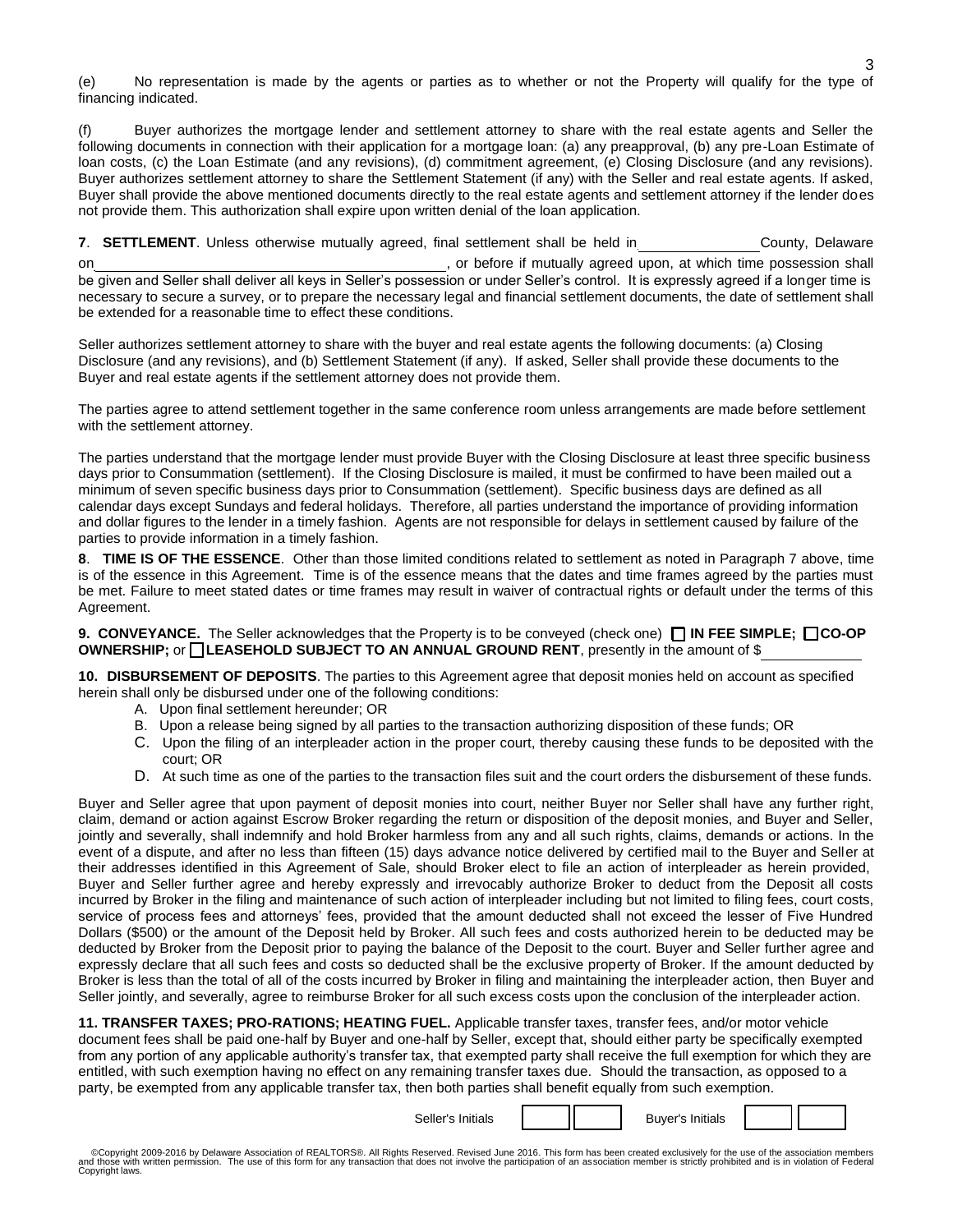Taxes, special assessments, ground rent, water, sewer, electric and other lienable charges imposed by the State of Delaware, any political subdivision thereof, any school district, neighborhood association and/or condominium common expenses shall be apportioned pro-rata at the time of final settlement, as shall the rents and pre-paid operating expenses if Property is sold subject to a lease, and all security deposits shall be delivered to Buyer at time of settlement. Buyer shall pay Seller at settlement current market price for any remaining heating fuel conveyed with Property. Buyer is advised that in some cases propane tanks located on residential properties are leased and ownership of the tank may not be transferred to Buyer as part of this agreement.

 **Seller Buyer s**hall pay for deed preparation. Buyer shall pay all other customary settlement charges and lending costs including survey.

**12. TITLE.** Title is to be good and marketable either fee simple absolute conveyed by Deed of Special Warranty or Lease-hold Estate conveyed by assignment of the existing lease, as applicable, insurable for both owners and lenders coverage at regular rates by a title insurer duly licensed to issue title insurance in the State of Delaware, clear of any liens and encumbrances, except restrictions of record and existing easements generally applicable to properties in the immediate neighborhood or the subdivision in which the Property is located. Title shall also be delivered without encroachments or violations of restrictions, zoning or subdivision regulations unless disclosed by Seller on the Seller's Disclosure of Real Property Condition Report. If title objections are raised, Seller shall have 30 days from the date Seller is notified to cure the same, and the settlement date shall be extended accordingly. If objections are not satisfied by the extended settlement date, this Agreement shall terminate and all deposit monies shall be refunded to Buyer and all reasonable legal, loan, survey, and inspection fees incurred by Buyer will be paid by Seller, unless Buyer elects to waive the unsatisfied objections and complete the purchase. Seller may use the purchase price payable to Seller at settlement to discharge liens and encumbrances of record in fixed and ascertainable amounts

**13. NOTICE/DELIVERY OF DOCUMENTS.** In this paragraph, the word "Agreement" includes offers, counteroffers, addenda or any other notice or agreement between the parties. All agreements shall be in writing. Verbal, electronic or written communication between the parties' or the parties' Designated Agent(s) that this Agreement has been signed and ratified shall be binding on all parties and such notice shall constitute delivery. Written communication shall be effective when sent. A facsimile, electronic record with electronic signature or photocopy of a signed Agreement shall constitute an original. Buyer or Seller, if there be more than one, expressly agree that notice to one shall be notice to all.

**14. NO RECORDING.** This Agreement shall not be recorded or filed in any place of public record. If Buyer does record this Agreement, or permit this Agreement to be recorded, Seller may elect to treat such act as a default and have all the remedies provided herein.

**15. FAIR HOUSING**. All Parties agree to comply with all Fair Housing and Civil Rights laws in the purchase and sale of the Property and further agree specifically not to discriminate against any person because of RACE, COLOR, NATIONAL ORIGIN, RELIGION, CREED, SEX, MARITAL STATUS, FAMILIAL STATUS, AGE, SEXUAL ORIENTATION, GENDER IDENTITY, and/or HANDICAP/DISABILITY.

**16. FIRPTA**. Section 1445 of the United States Internal Revenue Code of 1986 provides that a Buyer of residential real property located in the United States must withhold federal income taxes from the payment of the purchase price if; (a) the purchase price exceeds three hundred thousand dollars (\$300,000.00); and (b) the Seller is a foreign person. Unless otherwise stated in an addendum attached hereto, if the purchase price is in excess of three hundred thousand dollars (\$300,000.00), Seller represents that Seller is not a nonresident alien, foreign corporation, foreign partnership, foreign trust or foreign estate (as those are defined by the Internal Revenue Code and applicable regulations) and agrees to execute an affidavit to this effect at time of settlement.

**17. HOMEOWNERS WARRANTY.** Buyer and Seller are advised that Homeowners Warranties are available. A Homeowners Warranty is only part of this Agreement if Buyer or Seller agrees to purchase a warranty. Buyer and Seller are advised to request information about what is included in the warranty and what is excluded (for example, preexisting conditions) and the amount of the deductible.

**18. RISK OF LOSS.** The risk of loss or damage to the Property by fire, wind storm or other casualty until settlement shall be borne by Seller. If any part of the property is damaged or destroyed by fire or other casualty loss, Seller shall restore the same to its previous condition as soon as reasonably possible, but in any event by settlement date. If Seller is unable to do so, Buyer may terminate this Agreement and the deposit monies shall be refunded to Buyer in accordance with the terms of this Agreement.

**19. CONDITION OF PROPERTY; INSPECTIONS.** Seller shall deliver the Property in substantially the same physical condition as of the date of this Agreement unless repairs are agreed to as part of the inspection processes explained in paragraphs 20, 21 and 22. However, the electrical, plumbing, heating, air conditioning, and any other electro-mechanical systems, appliances and equipment included in this Agreement shall be in operating condition at time of final settlement unless otherwise disclosed in the Seller's Disclosure of Real Property Condition Report Form or elsewhere in this Agreement of Sale. Seller's responsibility for these items shall expire at the time of settlement.

Seller shall not be obligated to repair any defects fully disclosed in the Seller's Disclosure of Real Property Condition Report or defects otherwise accepted by Buyer in this Agreement or as a result of the inspections. However, specific actions required by this Agreement or agreed to by addendum resulting from the inspections, such as "repair defective electric outlet in the kitchen," will remain part of this Agreement.

Seller's Initials \_\_\_\_\_ \_\_\_\_\_ Buyer's Initials \_\_\_\_\_ \_\_\_\_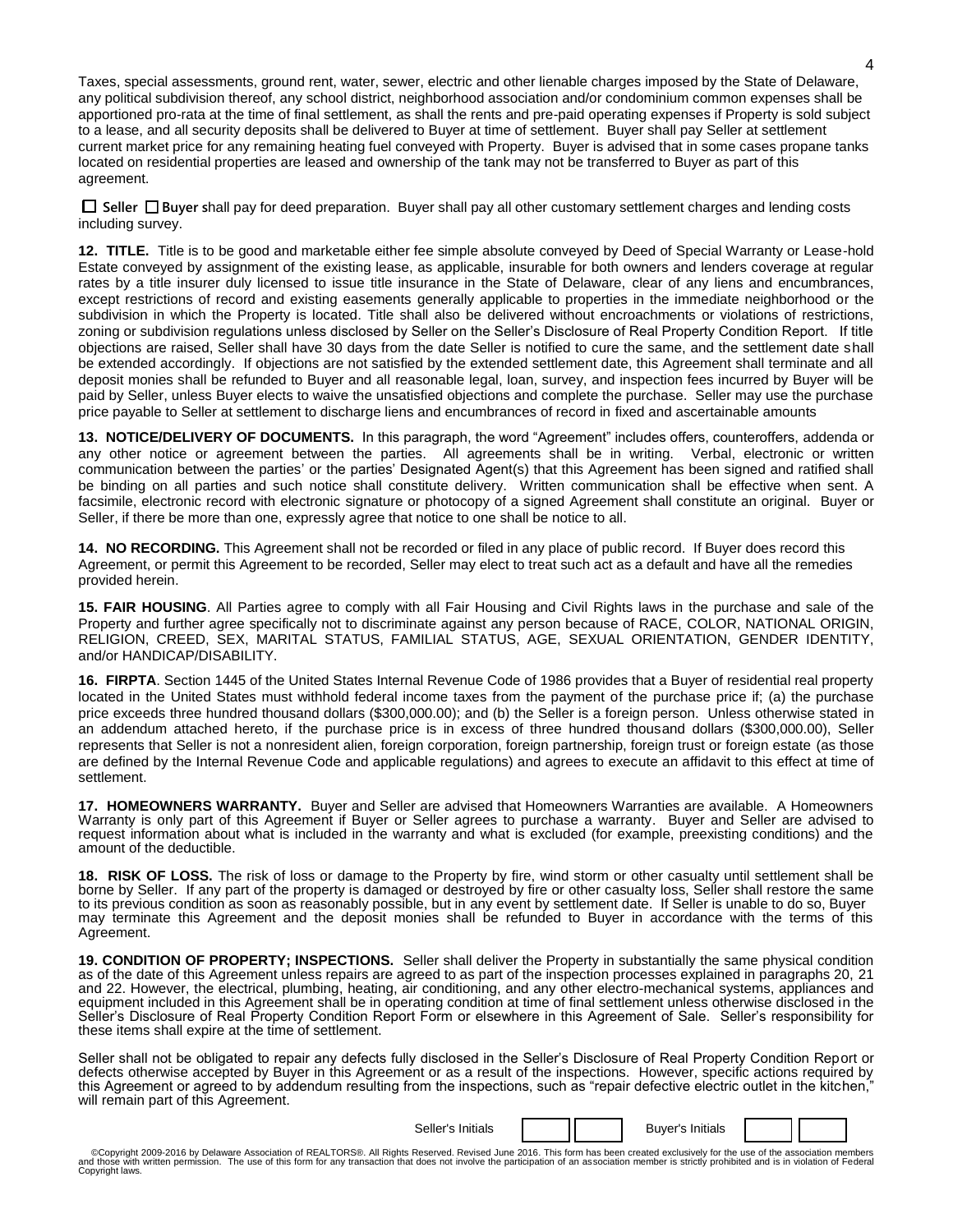Any failures of the Property occurring between the time of final acceptance and settlement shall be repaired by Seller, at Seller's expense, prior to settlement. Seller is responsible for insuring that utilities are turned on during inspections, appraisals and pre-settlement inspection. Seller agrees to permit access to Property by any authorized appraiser, inspector or contractor as required by the lender or by other terms of this Agreement. Property shall be "broom clean" and free of debris at time of final settlement or occupancy (whichever occurs first).

Buyer shall have the responsibility of scheduling a pre-settlement inspection of Property within 48 hours prior to settlement to verify that Property is in the condition required by this Agreement including conditions disclosed and accepted by Buyer elsewhere in this Agreement or by addendum.

Except as expressly contained herein, no other warranties or representations have been made by Seller or relied upon by the Buyer, and upon settlement all the Seller's obligations for condition of the Property under this Agreement shall expire. It is understood and agreed by the parties hereto the Broker(s)/Salesperson(s) assumes no responsibility for defects concerning the physical condition of the Property described herein and all improvements thereon. Buyer represents that they have made a satisfactory inspection of the Property and agrees to accept the Property in its present condition except as otherwise provided in this Agreement.

## 20. **No. 8 INDUSTED MESTROYING INSECT INSPECTION REPORT.**

Buyer shall procure, at Buyer's expense (unless prohibited by the type of mortgage financing, in which case it shall be procured by the Buyer at Seller's expense), a wood destroying insect inspection report (WDI) from a company holding a Pesticide Business License or an individual licensed by the Department of Agriculture as a Commercial Pesticide Applicator (Restricted Use) Category 7B Wood Destroying Pest Control (WDI Inspector).

The inspection shall include the house, attached or detached garage, and improvements attached to the house or garage, but not other detached items on the Property, such as (but not limited to) sheds, fences, wood piles, mulch beds, etc., unless such items are specifically listed herein.

The Buyer shall deliver to Seller a copy of the WDI report no later than **EXACT 10** (date).

(a) If there is no active infestation, prior infestation, prior treatment or damage from infestation, then no further action is needed by either party.

 (b) If the report indicates that there is any active infestation, prior infestation, prior treatment or damage from infestation, then Buyer may obtain an inspection to determine if the structural integrity of the property has been impaired and provide an estimate for treatment and repairs. The party who pays for the pest inspection shall pay for the structural inspection ("the first structural report") and estimate. If the first structural report states that the structural integrity has not been impaired, no repairs by the Seller shall be required.

 (c) If the cost to treat and repair damage exceeds 10% of the Purchase Price, Buyer may declare this Agreement null and void, in which case the deposit shall be returned to Buyer in accordance with provisions in this Agreement, and each party shall be relieved of further liability to the other.

 (d) If (c) does not apply, then Seller shall have the option of treating the infestation and having any structural impairment corrected by licensed contractors, at Seller's expense prior to settlement. Seller shall, within 5 calendar days, notify buyer in writing whether or not Seller will exercise its option to do any required work. If Seller elects to do any required work, Seller shall deliver to Buyer a written report prepared by a WDI Inspector/Licensed contractor itemizing the treatment/repairs to be made. After the treatment/repairs have been completed, Seller shall provide Buyer with a written statement from the licensed contractor certifying that the repairs required by the first structural report have been completed and the integrity of those areas is no longer structurally impaired. This report shall be provided by settlement. Buyer may, at Buyer's expense, hire a representative to be at the Property while the Seller's contractor makes repairs. If Seller elects not to correct or fails to provide written notice within 5 calendar days, Buyer shall have the option of proceeding to settlement without reduction of the purchase price or declaring this agreement null and void in writing and being repaid all deposit money. Written notice of Buyer's election to declare this agreement null and void must be delivered to Seller within 5 calendar days after receiving Seller's written notice or Seller's failure to give written notice.

If Buyer does not declare this agreement null and void, there shall be no liability of Seller for the infestation or damage, no obligation of Seller to correct, no reduction of the purchase price, no credit to Buyer at settlement for the cost of correction or re-inspection and Buyer shall be responsible for any correction or re-inspection required by Buyer's lender. If this paragraph applies, Buyer purchases the Property in "as is" condition and waives all claims under this paragraph against the Seller, the Broker(s) and Salesperson(s), for any damage to the structure by wood destroying insects.

# **21.** □ Yes □ No HOME INSPECTION CONTINGENCY. (If neither is checked, this contingency is waived).

| Written                                          |                                              |  |  |  |  |  | report of major defects, any subsequent inspections, and request for repairs, if any, due to Seller by |  |         |         |  |  |         |  |
|--------------------------------------------------|----------------------------------------------|--|--|--|--|--|--------------------------------------------------------------------------------------------------------|--|---------|---------|--|--|---------|--|
|                                                  |                                              |  |  |  |  |  |                                                                                                        |  |         |         |  |  | (date). |  |
|                                                  | Written response from Seller due to Buyer by |  |  |  |  |  |                                                                                                        |  | (date). |         |  |  |         |  |
| Written negotiations (if any) to be completed by |                                              |  |  |  |  |  |                                                                                                        |  |         | (date). |  |  |         |  |

Other systems or items to be inspected by the home inspection company

If buyer is not purchasing a newly constructed home, the Property may have minor problems associated with a previously owned property. A major defect is any deficiency that causes an item to perform in an unsafe manner or that prevents the item from performing its intended function. The inspection shall be limited to the house, attached or detached garage(s), improvements attached to the house or garage(s) and the electrical, plumbing, heating, air conditioning, and any other electromechanical systems, appliances and equipment included in this sale.

Seller's Initials **Later Buyer's Initials** 

Copyright 2009-2016 by Delaware Association of REALTORS®. All Rights Reserved. Revised June 2016. This form has been created exclusively for the use of the association members and those with written permission. The use of Copyright laws.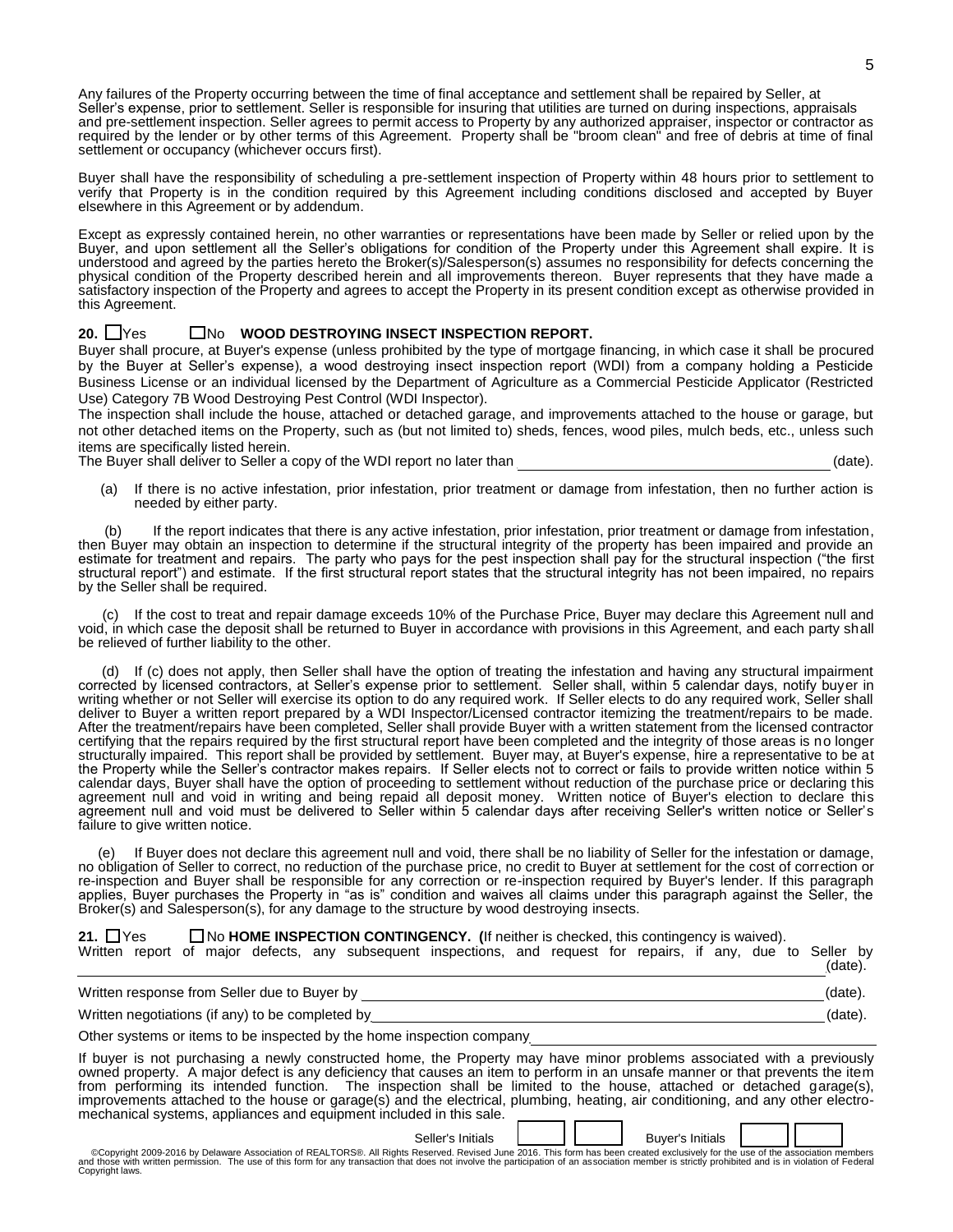If "Yes" is indicated above, this Agreement is contingent upon Buyer obtaining a home inspection of the Property and written report (the Inspection), by a home inspection company and/or particular component(s) by a licensed contractor/professional of Buyer's choice at Buyer's expense. If Buyer does not choose to obtain an Inspection, or if major defects are not reported to the Seller by date specified, then Buyer has waived the Home Inspection contingency.

If the home inspection or any subsequent inspections discovers major defects, Buyer shall provide Seller with a written request for repairs and a copy of the relevant portions of the inspection report. Any subsequent inspections necessitated by the initial inspection shall be at the direction and expense of Buyer, (unless requested by Seller for negotiations which shall then be at the direction and expense of Seller), performed by a licensed contractor/professional, and completed within the time frames provided herein. The Broker(s) shall not be responsible for determining the necessity of additional inspections. Buyer and Seller agree that Broker(s) does not guarantee, and will not be held responsible for, any person or company performing the inspection or correction of any condition pursuant to the terms of this Agreement and shall not be responsible for the selection of any person or company chosen to perform an inspection or correct any condition.

The request for repairs must be made by the deadline specified. Seller shall then, in writing:

- (a) Agree to correct any major defects at Seller's sole cost and, if necessary, by a licensed contractor/professional. All required permits must be secured by Seller. Written proof of completion shall be supplied to buyers at least two days prior to settlement; OR
- (b) Refuse to correct the major defects; OR
- (c) Enter into a mutually agreeable written agreement with Buyer providing for particular repairs to the Property and/or credit to Buyer at Settlement if this is acceptable to the mortgage lender.

If the Seller refuses to correct the major defects, fails to respond in writing to Buyer's request, or an agreement about such repairs is not negotiated, then Buyer may notify Seller in writing, no later than one day after the date written negotiations are to be completed as specified above, of Buyer's intent to purchase the Property in its present condition or this Agreement shall be null and void and all deposit money shall be returned to Buyer in accordance with the terms of this Agreement.

It is understood that general statements as to the condition of the Property contained in this Agreement, such as "electrical system shall be in working order at the time of settlement," will not obligate Seller to repair items noted in the Home Inspection Report unless Seller agrees to make repairs according to the terms of the Home Inspection paragraph.

Seller will have all items and systems covered by this Inspection operative at the time of inspection (including fuels). Seller shall not be obligated to repair any defects fully disclosed in the Seller's Disclosure of Real Property Condition Report or defects otherwise accepted by Buyer in this Agreement. However, specific actions required by this Agreement, such as "repair defective electric outlet in the kitchen," will remain part of this Agreement.

**22. OTHER INSPECTIONS**. The purpose of these inspections is to independently evaluate the condition of the items and identify major defects, if any. A major defect is any deficiency in an item that causes the item to perform in an unsafe manner or that prevents the item from performing its intended function. Buyer must object to any major defect identified by an inspection report by the date the report is due to Seller as listed below, or Buyer is deemed to have accepted Property with the defect and the contingency is automatically considered to be satisfied. If this Agreement is cancelled as a result of the election of any of the options below, all parties agree to immediately execute the proper documentation to acknowledge termination of this Agreement of Sale. There shall then be no further obligation or liability of either party, broker or salespeople, and all monies on deposit shall be returned to Buyer in accordance with the terms of this Agreement. Buyer and Seller agree that Broker(s)/Agent(s) does not guarantee, and will not be held responsible for, any person or company performing the inspection or correction of any condition pursuant to the terms of this Agreement and will not be responsible for the selection of any person or company chosen to perform an inspection or correct any condition. Each included contingency is subject to the terms and remedies described herein.

#### **22a. ON-SITE WASTEWATER/SEPTIC SYSTEM.**

| For all properties utilizing an on-site wastewater/septic system that are sold or otherwise transferred to other ownership.    |                                                |
|--------------------------------------------------------------------------------------------------------------------------------|------------------------------------------------|
| the Seller shall have the system pumped out and inspected by a Class F and Class H licensee, respectively, prior to            |                                                |
| completion of the sale. If an inspection has occurred within the previous 36 months and the Seller can provide proof of the    |                                                |
| pump out and inspection and the system is not a cesspool or seepage pit, then the inspections will suffice. It will be the     |                                                |
| Seller's sole cost and responsibility to provide the Buyer with the report (Class F and Class H) indicating that the system is |                                                |
| in working order with no major defects by                                                                                      | (date). If the Seller of an individual on-site |
| wastewater/septic system provides proof of a licensed operator or has a service contract with a certified service provider     |                                                |
| then the Seller shall provide evidence of same to Buyer no later than the date specified herein and these requirements         |                                                |
| shall have been met.                                                                                                           |                                                |
| <b>On-Site Wastewater/Septic Contingency (Buyer's Option).</b><br>22b. $\Box$                                                  |                                                |

(Only a part of this Agreement if marked yes or checked)

Notwithstanding the provisions of 22a herein, the Buyer may elect to have their own on-site wastewater/septic system inspection by a Class H system inspector (see list at [www.dnrec.delaware.gov\)](http://www.dnrec.delaware.gov/) of Buyer's choice and at Buyer's expense, to verify that the on-site wastewater/septic system is in working order with no major defects. This shall be in addition to 22a herein and shall not relieve the Seller from the provisions of 22a. In such event Buyer must provide Seller with a copy of the written report describing any major defect by  $(date).$ 

**22c.** \_\_**\_\_\_\_\_\_Well Water Contingency.** (Only a part of this Agreement if marked yes or checked)

Buyer may have the water inspected by a water testing company of Buyer's choice, at Buyer's expense, to verify that the well is in working order with no major defects, and there is an absence of total coliform bacteria, and meets EPA standards

Seller's Initials  $\begin{array}{ccc} \vert & \vert & \vert \end{array}$  Buyer's Initials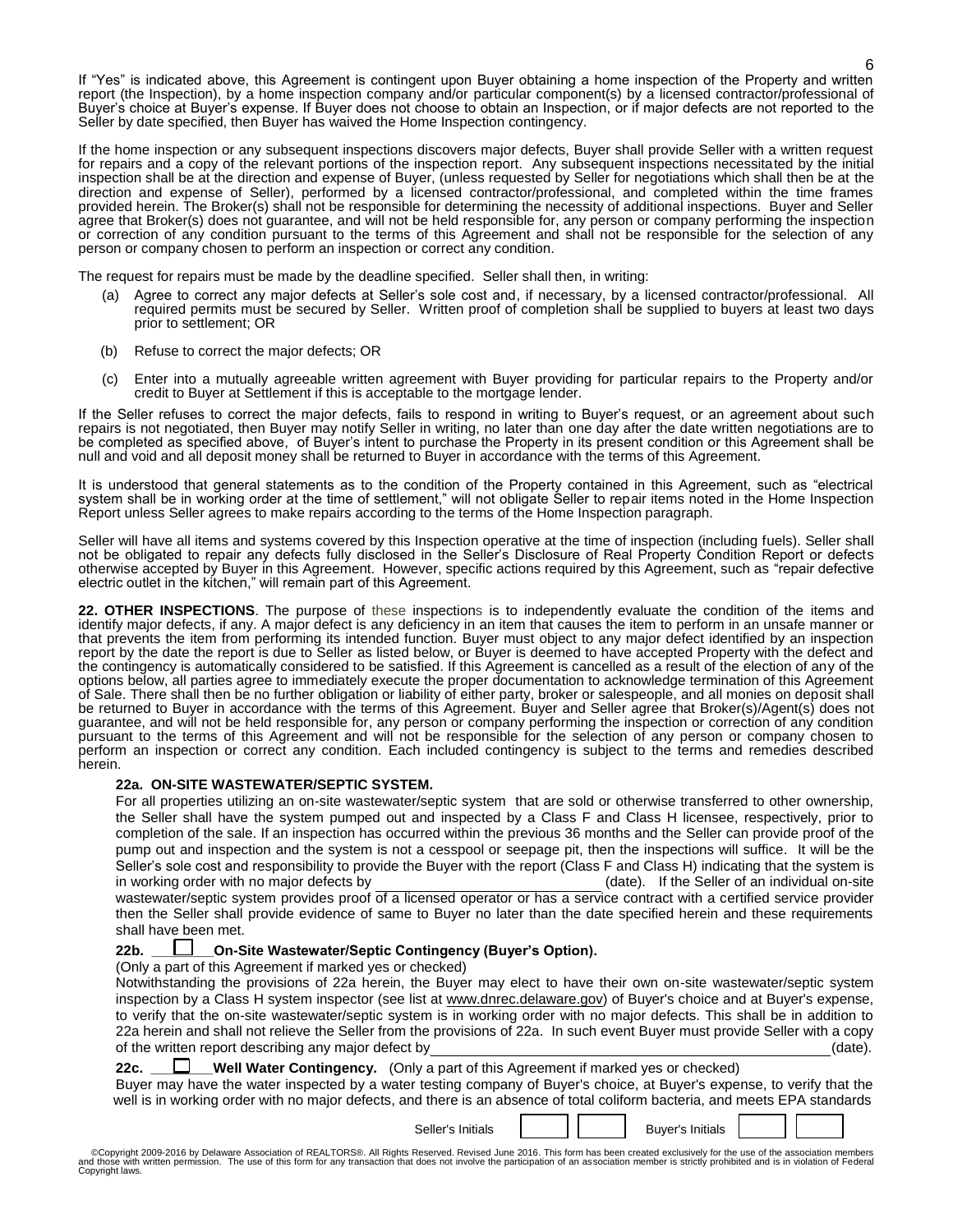for nitrate, chloride, and lead. Buyer must provide Seller with a copy of the written report describing any major defect. Report of major defects, if any, due to Seller by \_\_\_\_\_\_\_\_\_\_\_\_\_\_\_\_\_\_\_\_\_\_\_\_\_\_\_\_\_\_\_\_\_\_\_\_\_\_\_\_\_\_\_\_\_\_\_\_\_\_\_\_\_ (date).

**22d. LETT** Radon Contingency. (Only a part of this Agreement if marked yes or checked) Buyer may have Property inspected by a registered radon service company of Buyer's choice, at Buyer's expense, to verify that the average radon level is less than 4 picocuries/liter. Buyer must provide Seller with a copy of the written report containing any evidence of higher radon levels than herein stated. Report of major defects, if any, due to Seller by \_\_\_\_\_\_\_\_\_\_\_\_\_\_\_\_\_\_\_\_\_\_\_\_\_\_\_\_\_\_\_\_\_\_\_\_\_\_\_\_\_\_\_\_\_\_\_\_\_\_\_\_\_\_(date).

22e. **LETT Swimming Pool Contingency.** (Only a part of this Agreement if marked yes or checked) Buyer may have the swimming pool inspected by a pool maintenance company of Buyer's choice, at Buyer's expense, to verify that the pool & equipment are in working order with no major defects. Buyer must provide Seller with a copy of the written report describing any major defect. Report of major defects, if any, is due to Seller by \_\_\_\_\_\_\_\_\_\_\_\_\_\_\_\_\_\_\_\_\_\_\_\_\_\_\_\_\_\_\_\_\_\_\_\_\_\_\_\_\_\_\_\_\_\_\_\_\_\_\_\_(date).

**SELLER'S DUTIES.** In the event Seller provides Buyer or Buyer provides Seller timely written notice of a major defect of any of the above required or selected items, the Seller shall notify Buyer within 5 calendar days of said notice whether Seller (a): intends to correct the major defect(s) at Seller's sole cost prior to settlement, (b): refuses to correct any of the major defects, or (c): offers to negotiate with Buyer about the major defects with such negotiations to be completed within 5 additional calendar days from date of Seller's notification. If the negotiations are not completed in the time specified above or Seller fails to provide written notification, then this shall mean that Seller has refused to correct the major defect.

**BUYER'S DUTIES.** If Seller has refused to correct the major defect or a negotiated agreement to correct major defects is not agreed to, then Buyer must notify Seller in writing within 5 calendar days of receiving Seller's notice whether Buyer will (a): accept Property with the defect and no reduction of price or (b): declare the Agreement null and void with all deposit money being returned to Buyer. Buyer's failure to provide written notice shall result in this Agreement becoming null and void and all deposit money shall be returned to Buyer in accordance with the terms of this Agreement.

**23. ENVIRONMENTAL CONDITIONS.** Buyer is hereby advised that environmental conditions may exist about which Seller has no knowledge including but not limited to: buried fuel tanks, asbestos, radon, lead paint, and urea-formaldehyde foam insulation. Buyer may negotiate with Seller for permission to conduct environmental testing as a term or condition of this Agreement. Any agreement relating to environmental testing must be in writing and signed by both Buyer and Seller. Further information can be obtained from the following agencies: United States Environmental Protection Agency, Washington DC; Radon Health Systems Protection, Dover DE; State of Delaware Department of Health and Social Services, Dover DE; United States Consumer Products, Safety Commission, Washington DC.

**24**. **BUYER'S DEFAULT**. If Buyer fails to deliver any payment or additional deposit, fails to make mortgage application as specified herein, knowingly furnishes false or incomplete information to Seller, Broker or the lending institution concerning Buyer's legal or financial status, fails to cooperate in the processing of the mortgage loan application, resulting in failure to obtain a mortgage financing commitment, or violates or fails to perform any of the terms or conditions of this Agreement, and Seller shall not also be in default, then Seller shall have the right and option to cancel this Agreement and to retain any deposit money as liquidated damages for such default by Buyer, or exercise any legal or equitable right or remedy to which Seller may be entitled and in connection therewith to apply any deposit money either on account of the Purchase Price or on account of damages, as Seller may elect.

**25. SELLER'S DEFAULT**. If Seller shall, for some reason not excused herein, fail or refuse to perform Seller's obligation to Buyer, and Buyer shall not also be in default, Buyer shall either have all monies paid herein on account of the Purchase Price, (together with such reasonable costs incurred in preparation for settlement), refunded forthwith, whereupon all rights and obligations herein shall cease and terminate, or Buyer shall have the right to seek any remedy and maintain any action against Seller to which Buyer may be entitled whether at law or in equity.

**26. NO REPRESENTATION**. Buyer and Seller understand and acknowledge that Broker(s) are not at any time authorized to make any representations about this Agreement or the Property other than those written in this Agreement. Broker(s), Agent(s), Subagent(s) and employees of Broker(s) do not assume any responsibility for the condition of the Property or for the performance of this Agreement by any or all parties hereto. By signing this Agreement, Buyer and Seller acknowledge they have not relied on any representations made by Broker(s) or any Agent(s), Subagent(s) or employees of Broker(s), except those representations written in this Agreement.

**27. INDEMNIFICATION**/**ATTORNEY FEES.** In the event any dispute arises under this Agreement between Seller and Buyer resulting in Broker(s) or any Agent(s), or Subagent(s) or employees of Broker(s) being a party to any litigation, Seller or Buyer, whichever is unsuccessful, shall indemnify and hold Broker(s), Agent(s), Subagent(s) or employees of Broker(s) harmless from any liability, loss, damage, cost, expense, and attorney fees, provided such litigation does not result in a judgment against Broker(s), Agent(s), Subagent(s) or employees of Broker(s) for acting improperly under this Agreement.

Should Buyer waive any inspections or provisions in this Agreement of Sale, either as the result of marking the item NO, failing to mark the item YES, or not following through with an inspection, Buyer shall hold Broker(s), Agent(s), Subagent(s) or employees of Broker(s) harmless from any liability, loss, damage, cost, expense, and attorney fees resulting from Buyer's waiver of such provision. In the event a dispute arises under this Agreement between Seller and Buyer resulting in any litigation, and/or arbitration, Buyer or Seller, whichever is unsuccessful, shall also be liable for the other parties' court costs and attorney's fees.

Seller's Initials **Letter Buyer's Initials** 

Copyright 2009-2016 by Delaware Association of REALTORS®. All Rights Reserved. Revised June 2016. This form has been created exclusively for the use of the association members and those with written permission. The use of Copyright laws.

7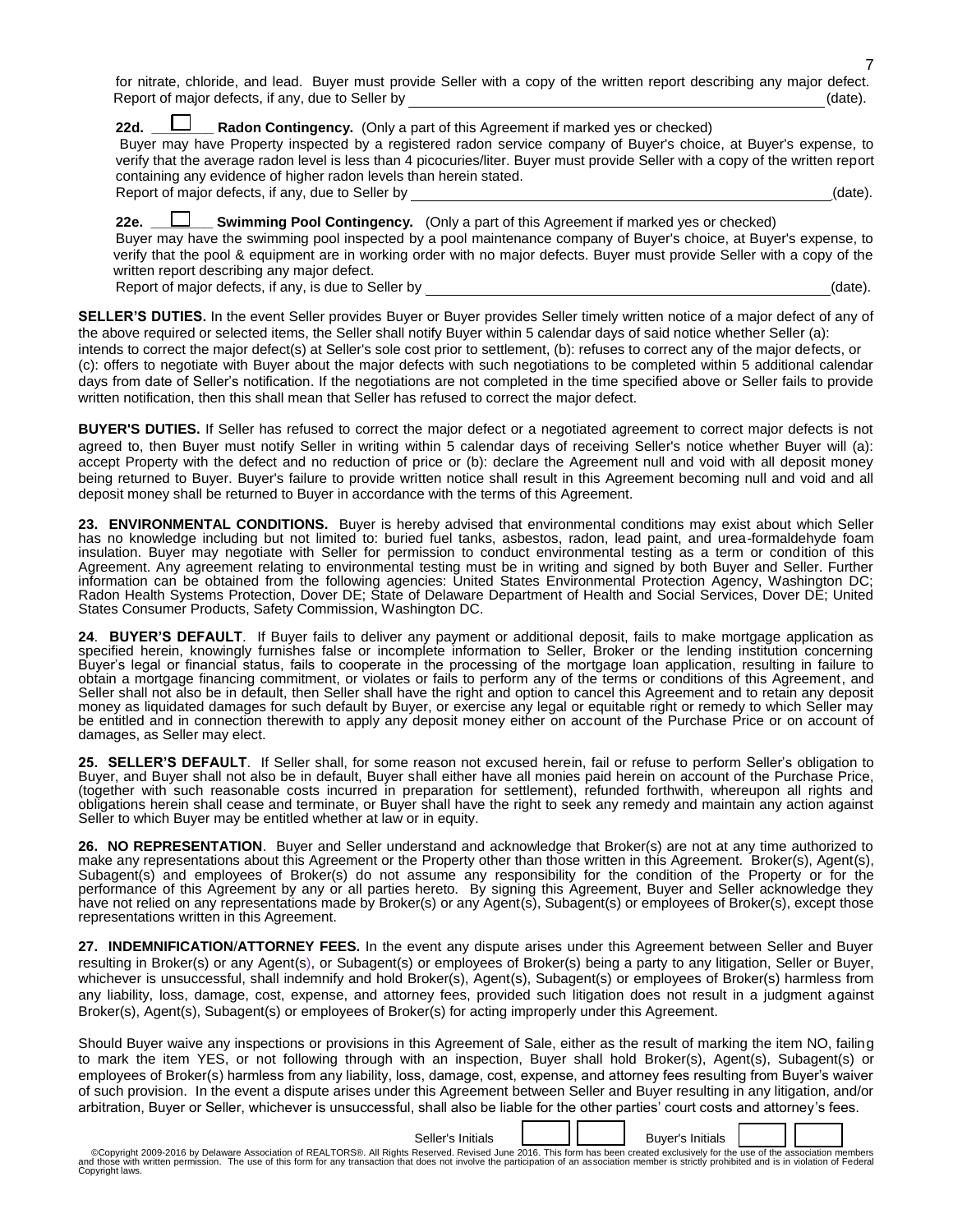#### **28. AGENCY DISCLOSURE.**

As disclosed in the Consumer Information Statement of the Delaware Real Estate Commission, the parties confirm that the following agency relationships exist:

|                                 |                              | , Listing Broker         |
|---------------------------------|------------------------------|--------------------------|
| Seller's Agent                  | Dual Agent                   |                          |
|                                 |                              | Designated Listing Agent |
| Seller's Designated Agent       | <b>Designated Dual Agent</b> |                          |
|                                 |                              | <b>Selling Broker</b>    |
| Buyer's Agent                   | Dual Agent                   | Seller's Subagent        |
|                                 |                              | Designated Selling Agent |
| <b>Buyer's Designated Agent</b> | <b>Designated Dual Agent</b> | Seller's Subagent        |

**29. SUCCESSION.** This Agreement shall benefit and bind the parties hereto, their respective heirs, personal representatives, successors and assigns. Buyer may not assign Buyer's interest in this Agreement without Seller's prior written consent, which consent will not be withheld unless such assignment may adversely affect Seller.

**30. BROKERAGE FEE**. Buyer and Seller agree that the Broker(s)/Agent(s) was responsible for procuring this Agreement, and agree that a brokerage fee for services rendered as specified in a separate agreement for compensation will be paid. If not previously paid, the settlement attorney is hereby irrevocably authorized and directed to collect the brokerage fee as specified in the separate agreement and pay the same to the Broker at final settlement as a convenience to the parties, and not as a limitation upon Buyer's or Seller's liability to pay the brokerage fee.

**31. ADDENDUMS.** These Addendums are only applicable if marked **YES** or checked. **NO** or a blank means you are waiving the opportunity to include the contingency or clause. If language in this Agreement and Addendum(s) are in conflict, unless otherwise provided herein, then the addendum(s) will supersede this Agreement.

| Seller's Disclosure of Real Property Condition Report, unless exempt by State Law. (Additional form required.) |                            |
|----------------------------------------------------------------------------------------------------------------|----------------------------|
| Lead Based Paint Disclosure Form, unless exempt by Federal Law                                                 | (Additional form required) |
| Radon Disclosure Form, unless exempt by State law                                                              | (Additional form required) |
| DUCIOA Resale Certification Form (if applicable) $OR \_ \_ \_$ Contingency Addendum (check which applies)      |                            |
| Tax Deferred (1031) Exchange                                                                                   |                            |
| <b>Buyer's Financial Information</b>                                                                           |                            |
| Mortgage Letter with Credit Check                                                                              |                            |
| FHA Amendatory Language and For Your Protection: Get a Home Inspection. (Additional form required)             |                            |
| VA Amendatory Language                                                                                         |                            |
| Homeowners Warranty paid for by Warranty Company                                                               |                            |
| Additional Addenda not included above                                                                          |                            |
|                                                                                                                |                            |
|                                                                                                                |                            |

### **32. ADDITIONAL TERMS AND CONDITIONS.**

|  | 33. MISCELLANEOUS. Delaware law governs this Agreement. The paragraph captions are for convenient reference only and       |  |  |  |
|--|----------------------------------------------------------------------------------------------------------------------------|--|--|--|
|  | are not intended to limit or enlarge the substance of this Agreement. The term Broker(s) when used in this Agreement shall |  |  |  |
|  | include Broker of Record, Brokerage Organization, Broker Owner, Salesperson(s) and employees involved in this Agreement.   |  |  |  |
|  | The word "Contract" is synonymous with "Agreement" when used herein.                                                       |  |  |  |

 $\mathcal{L}_\text{max} = \mathcal{L}_\text{max} = \mathcal{L}_\text{max} = \mathcal{L}_\text{max} = \mathcal{L}_\text{max} = \mathcal{L}_\text{max} = \mathcal{L}_\text{max} = \mathcal{L}_\text{max} = \mathcal{L}_\text{max} = \mathcal{L}_\text{max} = \mathcal{L}_\text{max} = \mathcal{L}_\text{max} = \mathcal{L}_\text{max} = \mathcal{L}_\text{max} = \mathcal{L}_\text{max} = \mathcal{L}_\text{max} = \mathcal{L}_\text{max} = \mathcal{L}_\text{max} = \mathcal{$ \_\_\_\_\_\_\_\_\_\_\_\_\_\_\_\_\_\_\_\_\_\_\_\_\_\_\_\_\_\_\_\_\_\_\_\_\_\_\_\_\_\_\_\_\_\_\_\_\_\_\_\_\_\_\_\_\_\_\_\_\_\_\_\_\_\_\_\_\_\_\_\_\_\_\_\_\_\_\_\_\_\_\_\_\_\_\_\_\_\_\_\_\_\_\_\_\_\_\_\_\_\_  $\mathcal{L}_\text{max} = \mathcal{L}_\text{max} = \mathcal{L}_\text{max} = \mathcal{L}_\text{max} = \mathcal{L}_\text{max} = \mathcal{L}_\text{max} = \mathcal{L}_\text{max} = \mathcal{L}_\text{max} = \mathcal{L}_\text{max} = \mathcal{L}_\text{max} = \mathcal{L}_\text{max} = \mathcal{L}_\text{max} = \mathcal{L}_\text{max} = \mathcal{L}_\text{max} = \mathcal{L}_\text{max} = \mathcal{L}_\text{max} = \mathcal{L}_\text{max} = \mathcal{L}_\text{max} = \mathcal{$  $\mathcal{L}_\text{max} = \mathcal{L}_\text{max} = \mathcal{L}_\text{max} = \mathcal{L}_\text{max} = \mathcal{L}_\text{max} = \mathcal{L}_\text{max} = \mathcal{L}_\text{max} = \mathcal{L}_\text{max} = \mathcal{L}_\text{max} = \mathcal{L}_\text{max} = \mathcal{L}_\text{max} = \mathcal{L}_\text{max} = \mathcal{L}_\text{max} = \mathcal{L}_\text{max} = \mathcal{L}_\text{max} = \mathcal{L}_\text{max} = \mathcal{L}_\text{max} = \mathcal{L}_\text{max} = \mathcal{$ 

Seller's Initials  $\begin{array}{ccc} \vert & \vert & \vert \end{array}$  Buyer's Initials